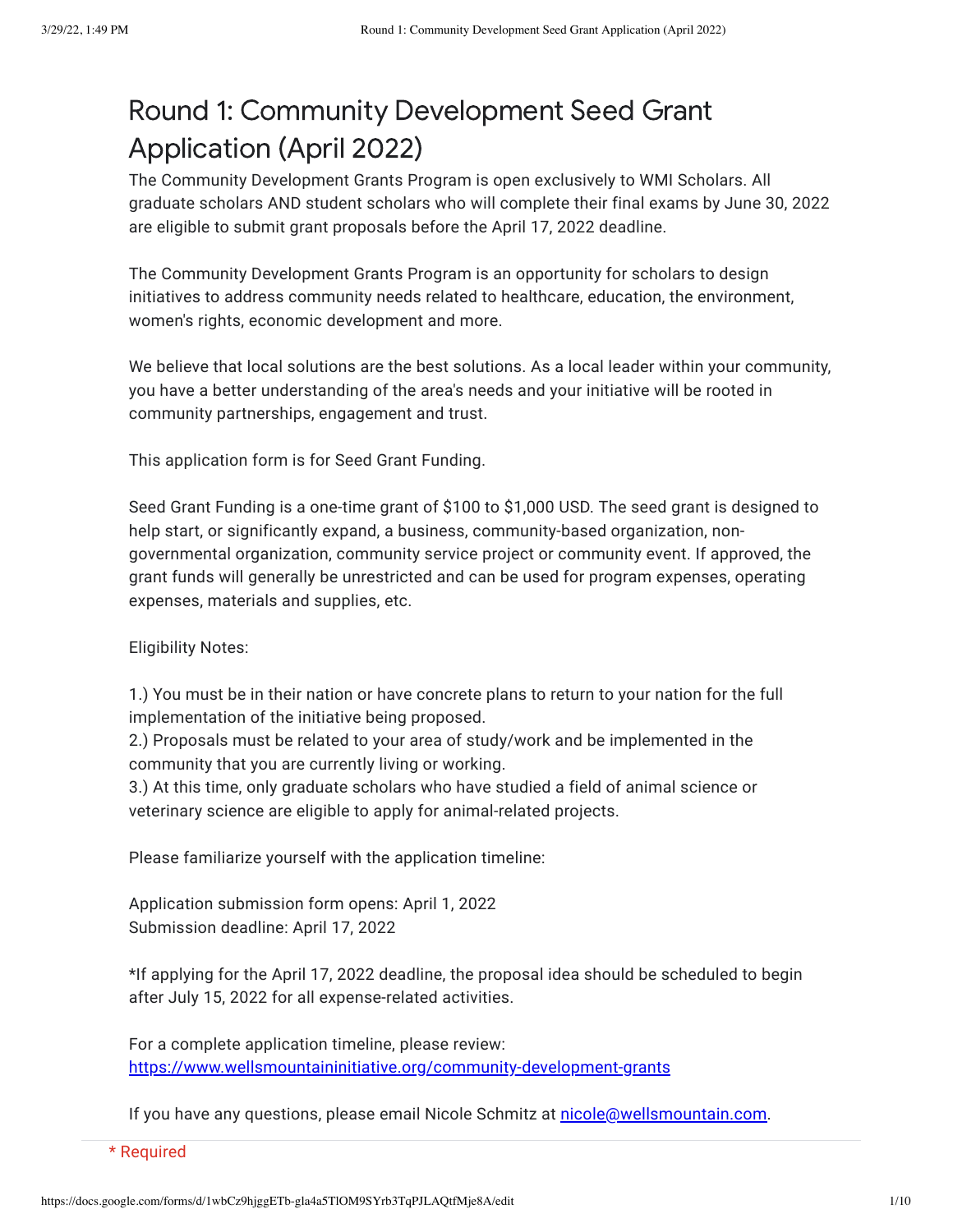- 1. Email \*
- 2. Are you a WMI Scholar? \*

| Mark only one oval. |  |  |  |
|---------------------|--|--|--|
|---------------------|--|--|--|

 $)$  Yes, I am a WMI Graduate Scholar.

 $\longrightarrow$  Yes, I am a WMI Student Scholar and will complete my undergraduate final exams by June 30 ,2022.

 $)$  Yes, I am a WMI Student Scholar and I will still be enrolled in courses and/or taking my final exams beyond June 30, 2022.

No, I am not a WMI Scholar.

## Update Your Personal Information

- 3. First name \*
- 4. Family name \*
- 5. Phone number \*

Include your country code.

6. WhatsApp number \*

Include your country code.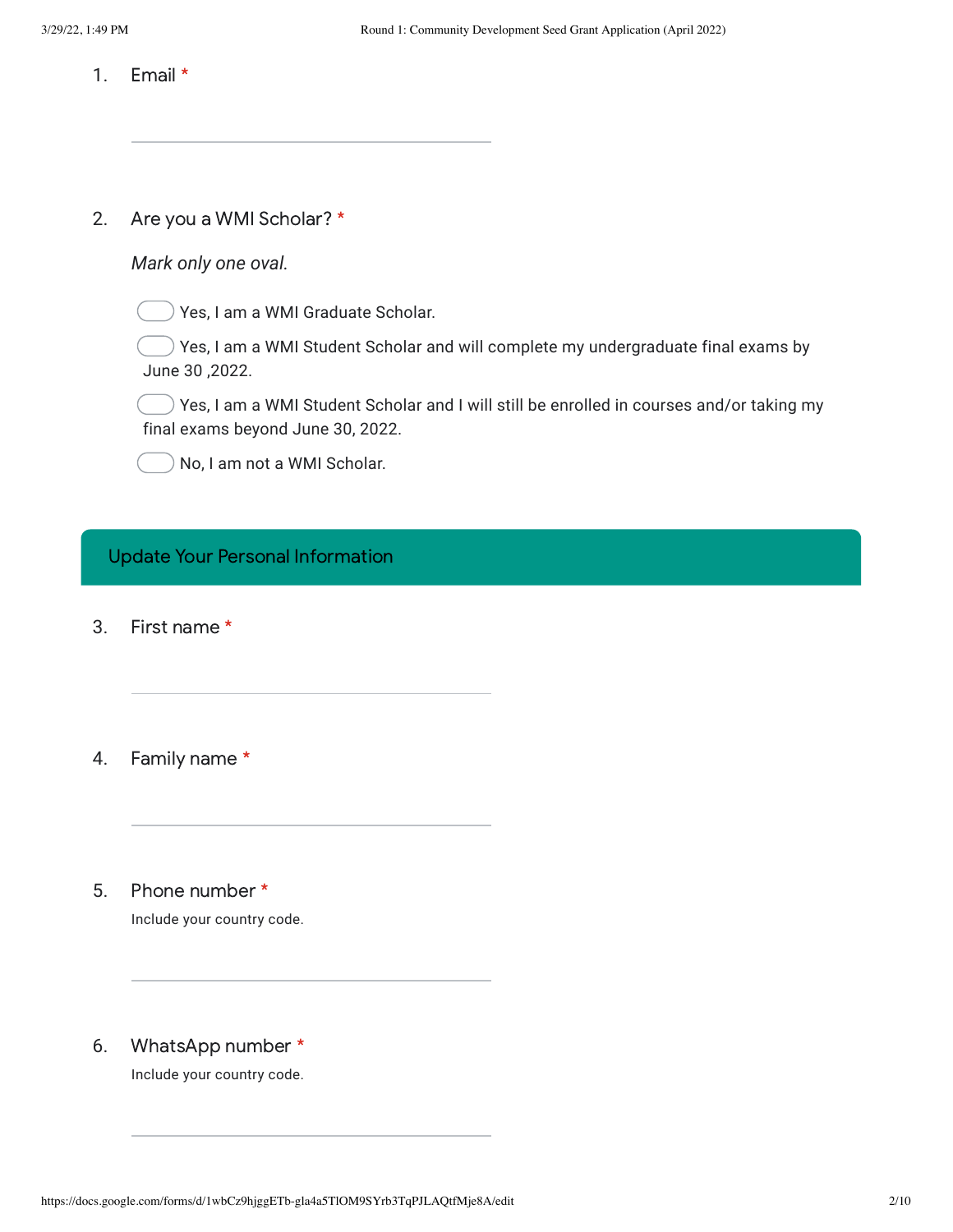- 7. The full name of someone who we can contact if we cannot reach you: \*
- 8. Their phone number: \* Include country code.
- 9. Their WhatsApp number:
- 10. The name associated with your Facebook account:
- 11. Where are you currently living: \* City and country

Overview: Seed Grant Proposal

Provide a basic overview of your proposal. You will provide more details in the official written proposal.

12. Name of your proposal: \* Be creative and conscious of your audience.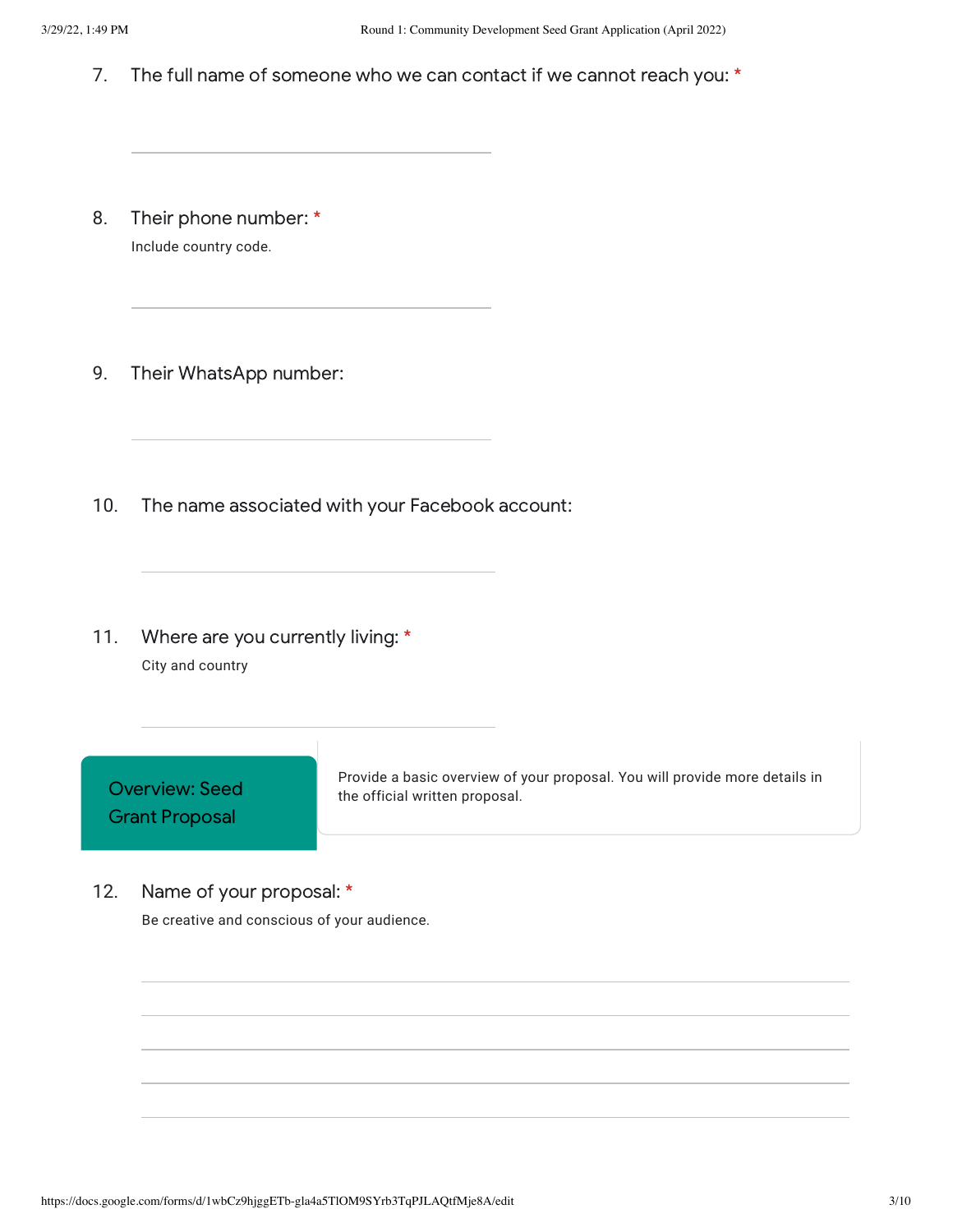13. Are you requesting a grant for a new idea? \*

*Mark only one oval.*

|  | Yes |
|--|-----|
|  | No  |

14. Which of the following categories relates to the idea in which you are applying for? \*

## *Check all that apply.*

One-time event/training On-going project Business creation (selling a service or product) Business expansion (selling a service or product) **Other** 

- 15. If other, please specify:
- 16. Is your proposal related to your area of study or work? \* Note: It is a requirement that your proposal is related to your area of study/work.

*Mark only one oval.*

No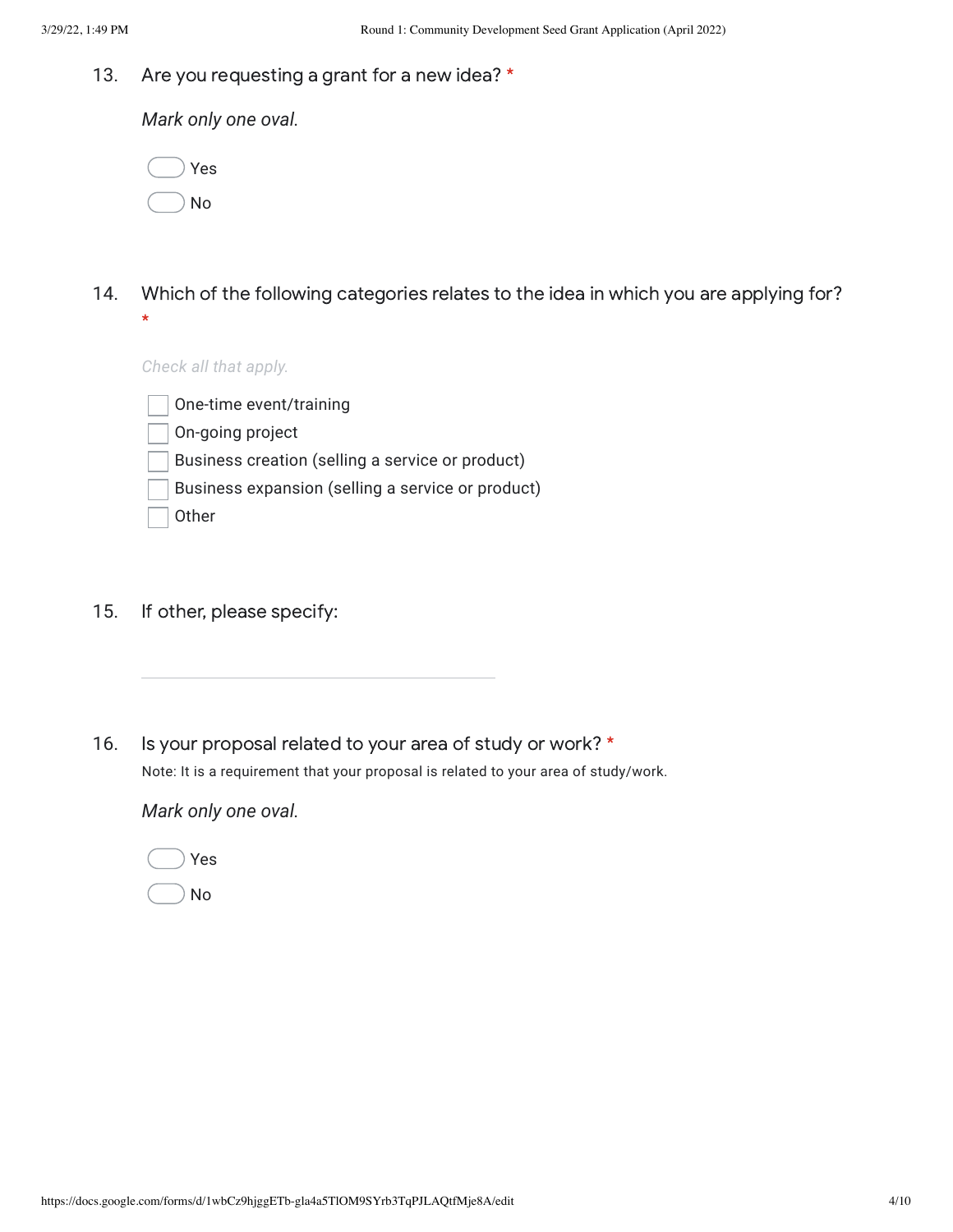17. Explain how your proposal is related to your area of study/profession/work. \*

| 18. | Will your proposal be implemented in the community that you currently live or<br>work? * |
|-----|------------------------------------------------------------------------------------------|
|     | Mark only one oval.                                                                      |
|     | Yes                                                                                      |
|     | No                                                                                       |

19. Where will this proposal be implemented? \*

Examples: Name of the city/village, description of the location, population data, etc.

20. What is your connection to the location? \*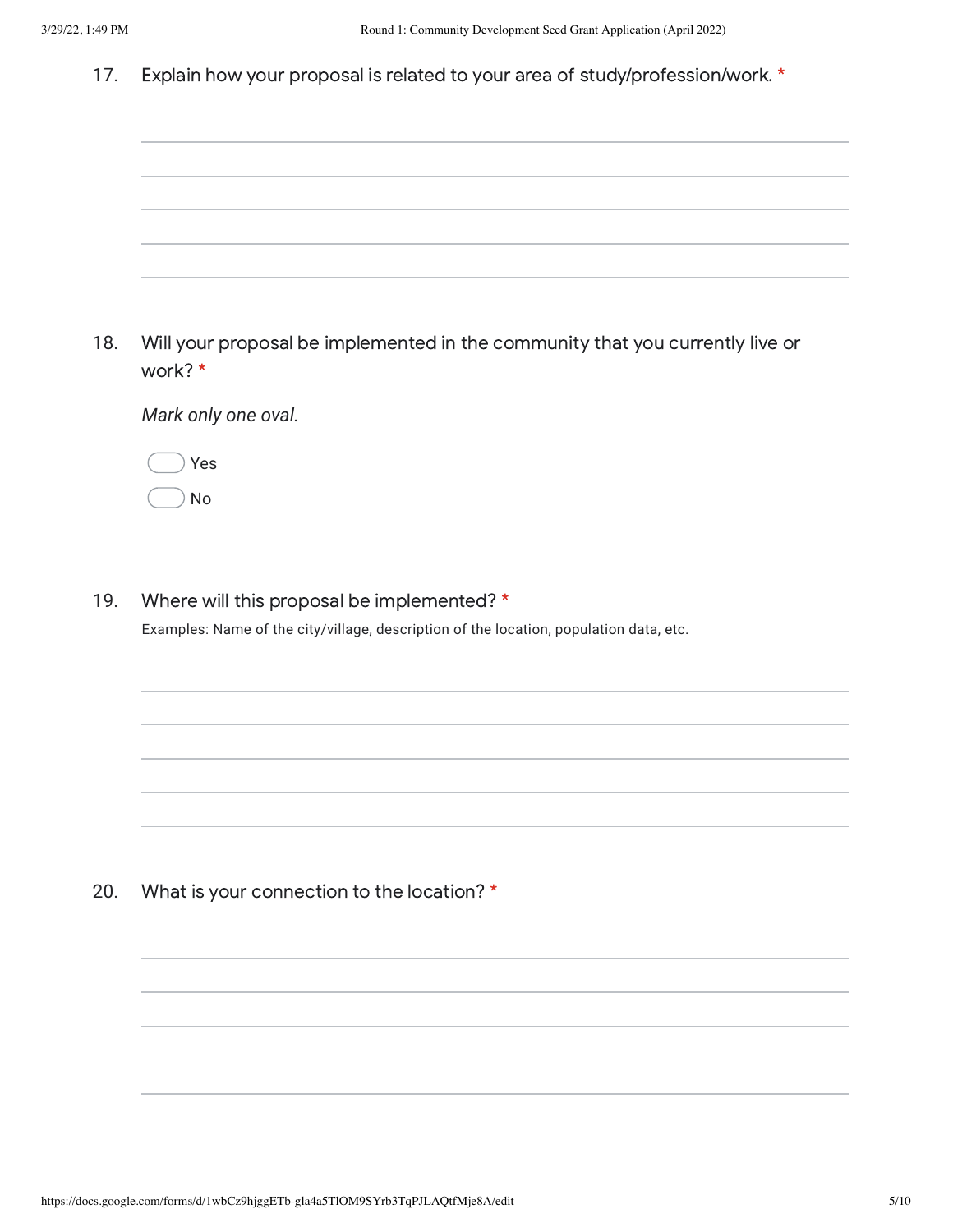## 21. Who are the target beneficiaries of your initiative? \*

Check all that apply.

*Check all that apply.*

| Children                       |
|--------------------------------|
| Youth                          |
| Disabled                       |
| <b>Local Community</b>         |
| National Audience              |
| Refugees                       |
| Unemployed/Out of School Youth |
| Women and Girls                |
| 0ther                          |

22. If "Other", please explain who are the target beneficiaries:

- 23. How many beneficiaries will be engaged in your initiative? \*
- 24. What is the local language of your beneficiaries and what language will be used to implement your proposal? \*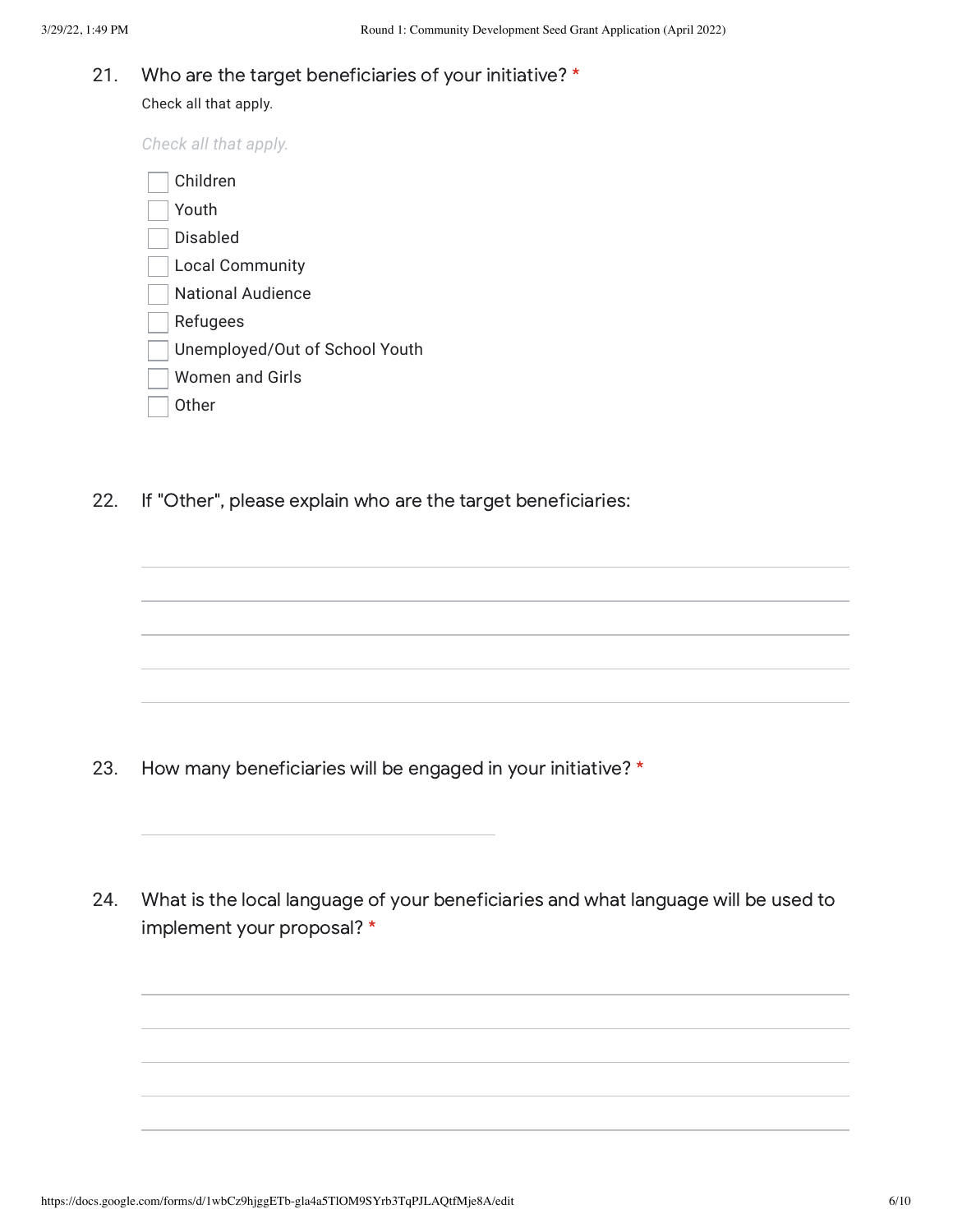25. Will you be working with other individuals, community groups, organizations, or businesses to support/implement your proposal? \*

*Mark only one oval.*



26. Will this proposal be implemented by or with an existing organization? \*

*Mark only one oval.*



27. If this proposal will be implemented by or with an existing organization, provide a detailed background of the organization.

28. What are some potential challenges or barriers that may impact the implementation of your proposal? \*

Please consider challenges or barriers that relate to your personal circumstances, the local culture and norms, the target community, your beneficiaries, finances, sustainability, implementing M&E, etc.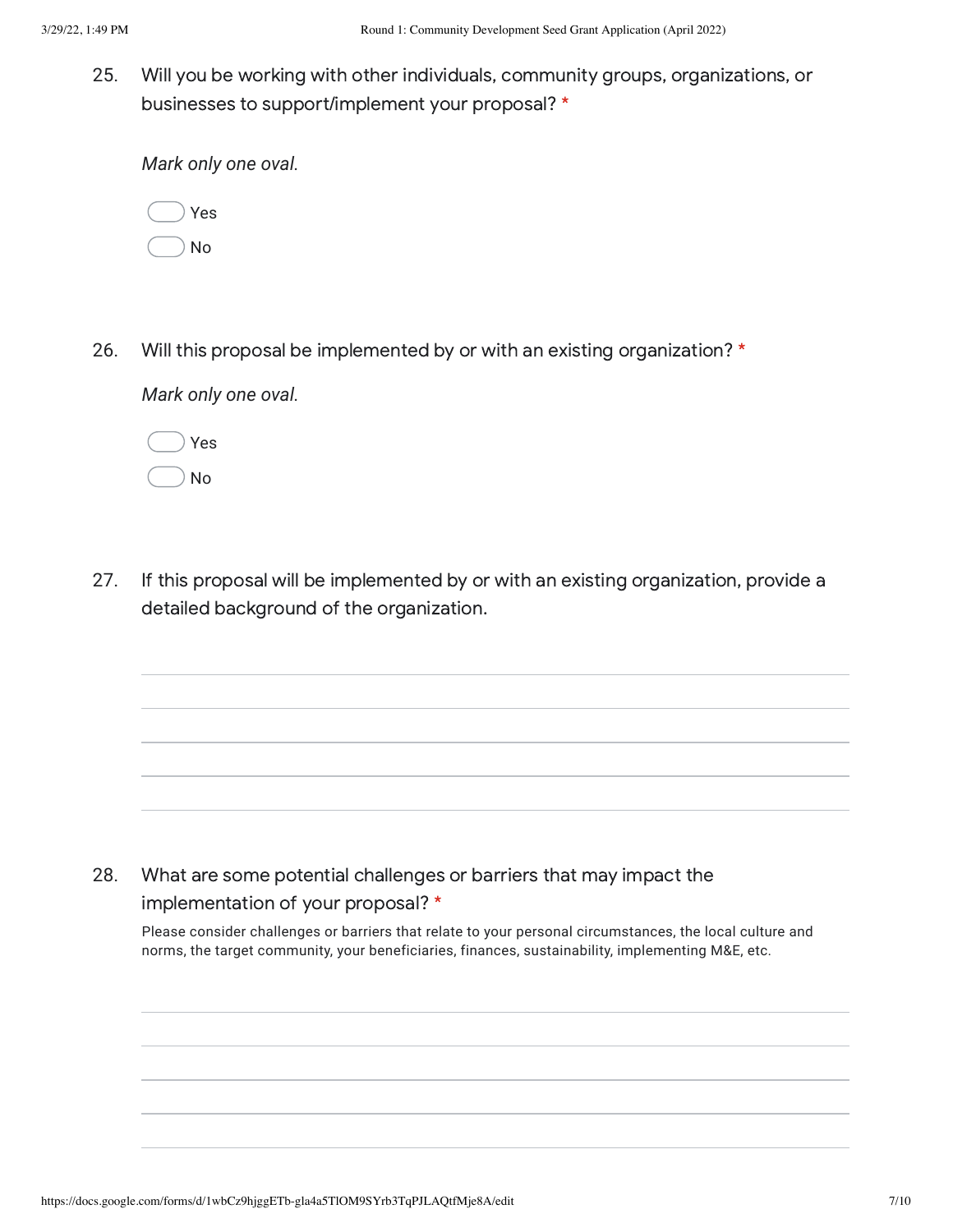29. Describe in detail how to you plan to work with and overcome the potential challenges or barriers you have identified. \*

| Overview:<br>Seed<br>Grant<br><b>Budget</b> | Provide a basic overview of your proposed budget. At the end of this application form<br>you will upload the official budget template. All data should be provided in your local<br>currency. |
|---------------------------------------------|-----------------------------------------------------------------------------------------------------------------------------------------------------------------------------------------------|

- 30. What is the currency in your nation? \*
- 31. What is the current exchange rate of your local currency to 1 US Dollar? \* This is the exchange rate that you should also use within your budgets.
- 32. What is the total cost to implement your proposal? \* In your local currency.
- 33. What amount are you requested as a WMI Seed Grant? \* In your local currency.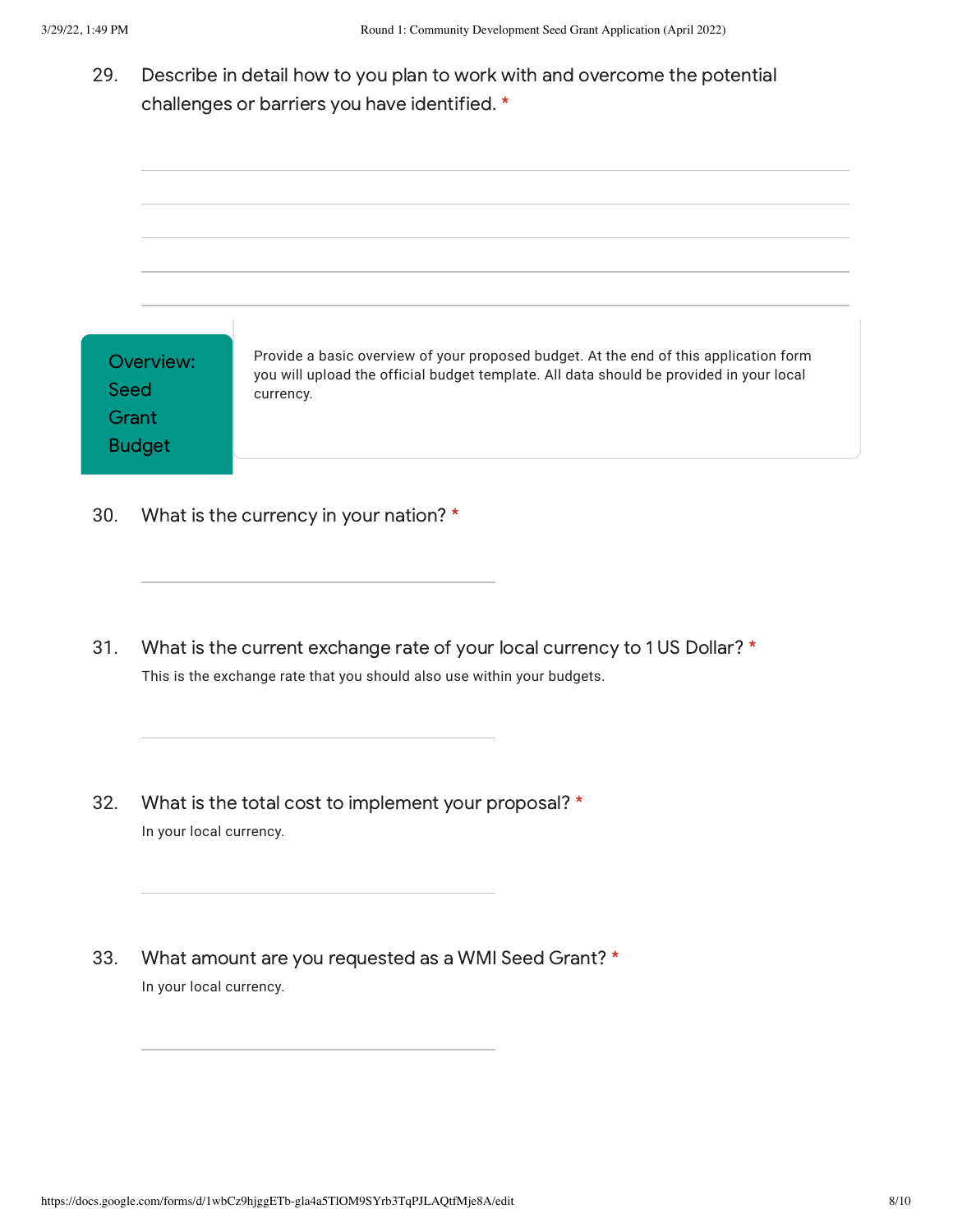- 34. How much funding in total do you plan to secure from other sources? \* In your local currency.
- 35. How much funding have you already collected from other sources? \* In your local currency.

36. If you are not able to secure all funding, how will you change your proposal? Explain. \*

Upload: Application **Documents** 

To complete your application, you will need to submit a written project proposal (Word Document/PDF), a planning timeline (using the WMI template) and a project budget(s) (using the WMI template). If you have difficulty with uploading your documents here, you may email them to [nicole@wellsmountain.com.](mailto:nicole@wellsmountain.com)

37. Written Proposal \*

Files submitted:

38. Planning Timeline (WMI Template) \*

Files submitted: